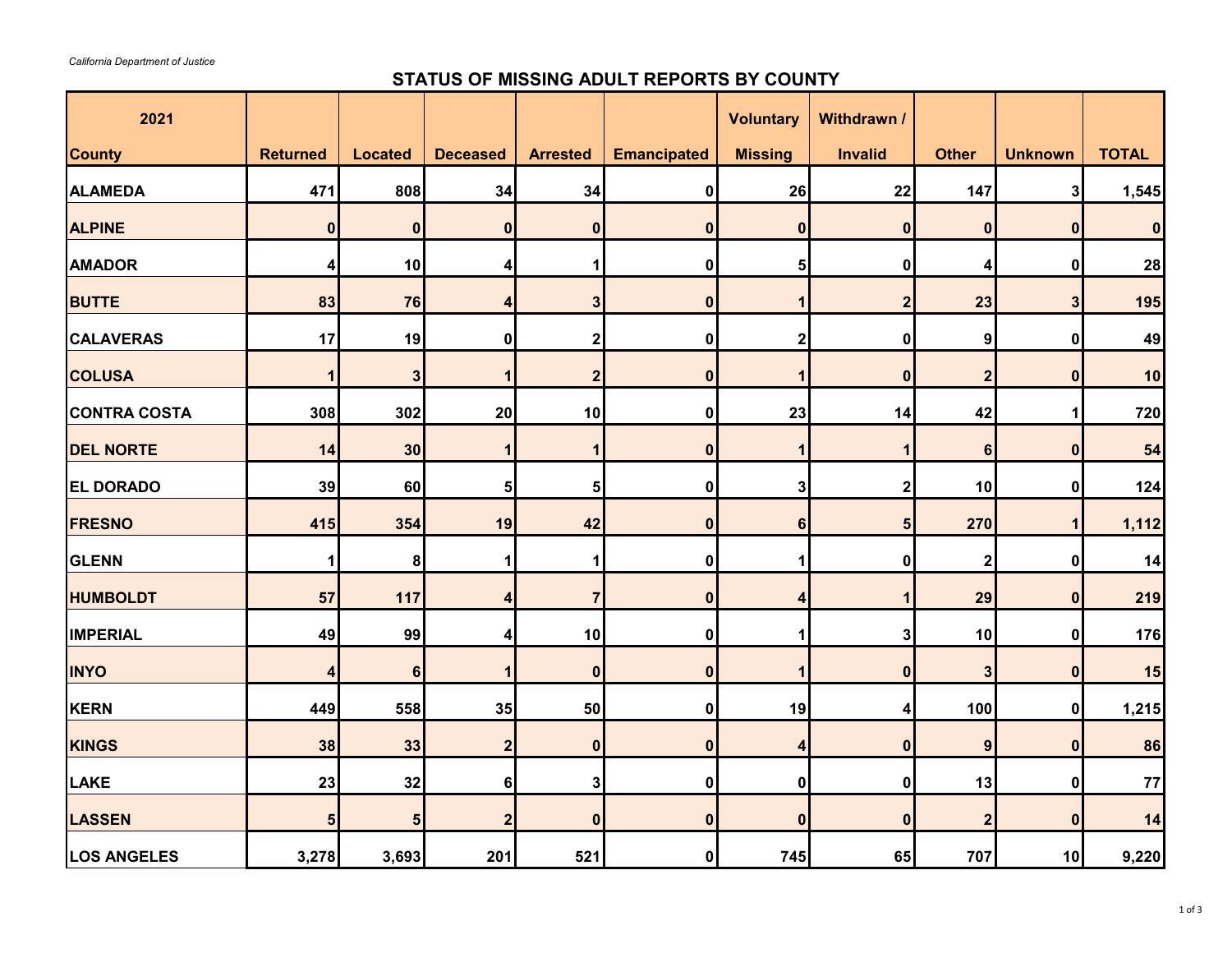## **STATUS OF MISSING ADULT REPORTS BY COUNTY**

| 2021                  |                 |                |                  |                         |                    | <b>Voluntary</b> | Withdrawn /    |                |                         |                 |
|-----------------------|-----------------|----------------|------------------|-------------------------|--------------------|------------------|----------------|----------------|-------------------------|-----------------|
| <b>County</b>         | <b>Returned</b> | <b>Located</b> | <b>Deceased</b>  | <b>Arrested</b>         | <b>Emancipated</b> | <b>Missing</b>   | <b>Invalid</b> | <b>Other</b>   | <b>Unknown</b>          | <b>TOTAL</b>    |
| <b>MADERA</b>         | 80              | 67             | 3                | 6                       | $\bf{0}$           | 7                | 3              | 9              | $\mathbf 0$             | 175             |
| <b>MARIN</b>          | 58              | 105            | 6                | 3                       | 0                  | 5                | 11             | 24             | 0                       | 212             |
| <b>MARIPOSA</b>       |                 | 9              | $\mathbf{2}$     | $\boldsymbol{0}$        | $\bf{0}$           | 0                | 0              |                | $\bf{0}$                | 13              |
| <b>MENDOCINO</b>      | 8               | 28             | 5 <sub>l</sub>   | 2                       | 0                  |                  | 5              | 5              | 0                       | 54              |
| <b>MERCED</b>         | 121             | 122            | 4                | $\boldsymbol{9}$        | $\bf{0}$           | $\overline{2}$   | 26             | 13             | $\overline{\mathbf{2}}$ | 299             |
| <b>MODOC</b>          | $\mathbf{2}$    | 4              | 0                |                         | 0                  |                  | 0              | 0              | 0                       | 8               |
| <b>MONO</b>           | 3               |                | 0                | 0                       | $\bf{0}$           | $\bf{0}$         | 0              | $\overline{2}$ | $\boldsymbol{0}$        | $6\phantom{1}6$ |
| <b>MONTEREY</b>       | 158             | 174            |                  | 8                       | 0                  | 9                | 2              | 46             | 0                       | 401             |
| <b>NAPA</b>           | 22              | 30             | 1                | 7                       | $\bf{0}$           |                  | 0              | 7              |                         | 69              |
| <b>NEVADA</b>         | 25              | 39             | 6                | 3                       | 0                  | 12               | 0              | 9              | 0                       | 94              |
| <b>ORANGE</b>         | 998             | 882            | 49               | 108                     | $\mathbf{0}$       | 61               | 12             | 245            | 5 <sub>5</sub>          | 2,360           |
| <b>PLACER</b>         | 90              | 139            | 7                | $\overline{\mathbf{c}}$ | 0                  | 8                | 6              | 35             | 1                       | 288             |
| <b>PLUMAS</b>         | $\pmb{0}$       | 17             | $\boldsymbol{0}$ | 1                       | $\bf{0}$           | 4                | $\bf{0}$       | 1              | $\mathbf 0$             | 23              |
| <b>RIVERSIDE</b>      | 748             | 908            | 45               | 66                      | 1                  | 23               | 18             | 203            | 1                       | 2,013           |
| <b>SACRAMENTO</b>     | 929             | 971            | 50               | 47                      | $\bf{0}$           | 133              | 64             | 182            | 3                       | 2,379           |
| <b>SAN BENITO</b>     | 8               | 25             | 0                | $\mathbf{2}$            | 0                  | 1                | 0              | 3              | 0                       | 39              |
| <b>SAN BERNARDINO</b> | 849             | 834            | 52               | $115$                   | $\mathbf{0}$       | 36               | 68             | 340            | 2 <sub>l</sub>          | 2,296           |
| <b>SAN DIEGO</b>      | 918             | 1,224          | 29               | 57                      | 0                  | 155              | 15             | 675            | 4                       | 3,077           |
| <b>SAN FRANCISCO</b>  | 260             | 663            | 36               | 76                      | $\mathbf{0}$       | 32               | 5              | 59             | 1                       | 1,132           |
| <b>SAN JOAQUIN</b>    | 370             | 286            | 24               | 26                      | 0                  | 6                | 5              | 257            | 0                       | 974             |